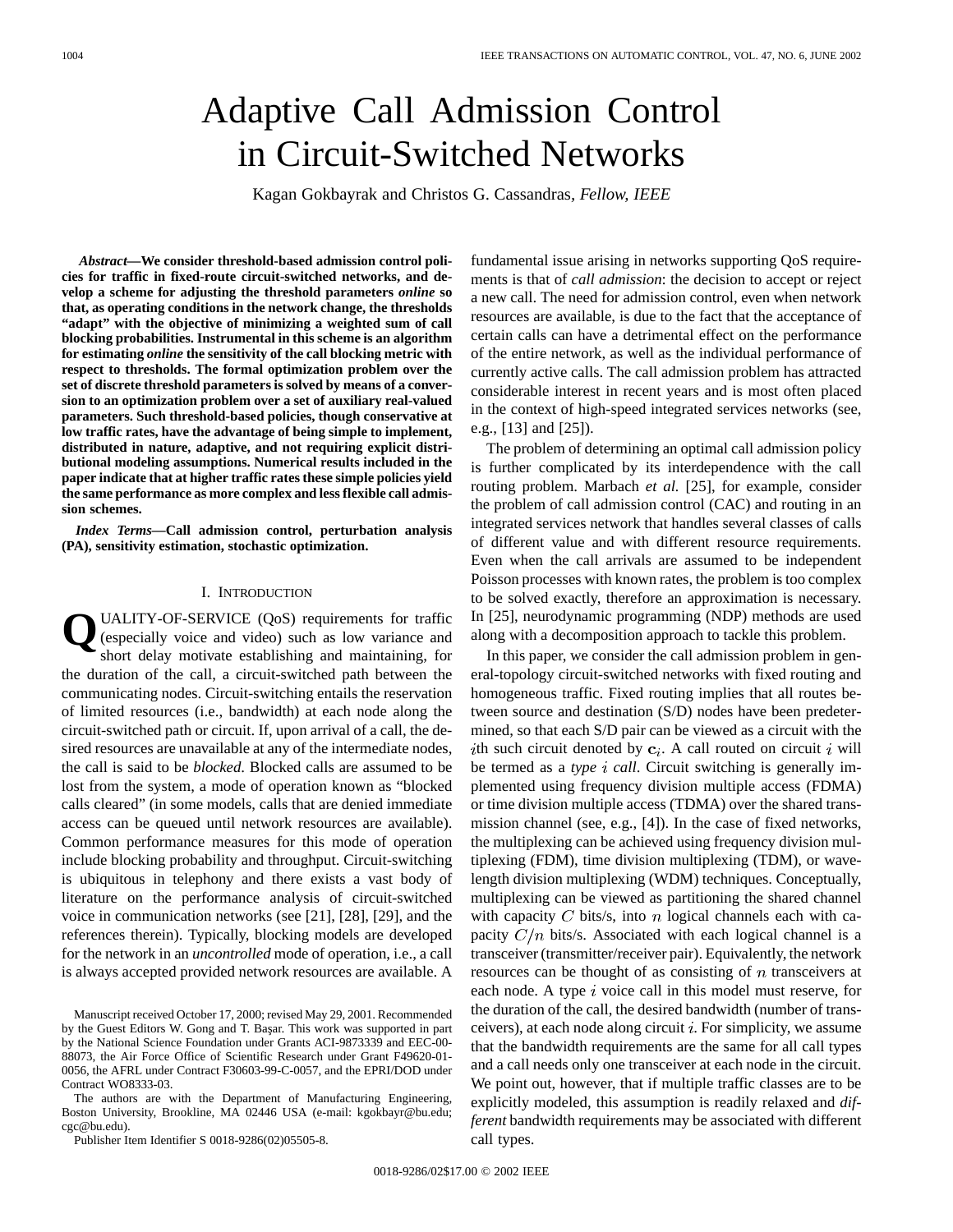The call admission problem in circuit-switched networks with fixed routes was considered in [2] and [31] (in the context of multihop radio networks) using a multiple-service–multiple-resource (MSMR) framework in conjunction with a coordinate convex policy [20]. Although coordinate convex policies are not necessarily optimal, Jordan and Varaiya [20] have considered several examples where such a policy performs as well as dynamic programming solutions. However, determination of the optimal coordinate convex policy (under exponentially distributed call interarrival times and call durations) requires an *offline* computationally intensive evaluation thereby limiting its applicability as the network size increases (see [31]). In [2] and [31], it has been shown that optimizing only the circuit thresholds results in control policies that are almost as good as the *optimal* coordinate convex policy which is found by optimizing both the circuit thresholds and the linear-combination constraints. Therefore, in this paper we consider a state-dependent but simpler *threshold-based* call admission policy where a type  $i$  call is accepted if and only if there are less than  $T_i$  calls currently active over circuit i. These thresholds can then be "tuned" *online* so as to optimize network performance (usually, minimization of the call blocking probability or maximization of call throughput).

Threshold-based call admission control policies have three attractive features. First and foremost, they are distributed in nature. That is, call admission is done at the source node using *local information*; this is in contrast to the uncontrolled case (i.e., no admission control) which employs call setup packets, or the coordinate convex policy in [2] and [31] which entails centralized admission control. Second, the proposed approach for determining the threshold values requires *no distributional information* on the arrival process and minimal assumptions on the nature of the call service processes. Third, it is an *adaptive* policy in the sense that the optimal threshold values are automatically adjusted as operating conditions (e.g., traffic loads or bandwidth) in the network change. The price to pay for these features is that threshold-based policies belong to the class of *complete partitioning* policies, which may make inefficient use of resources at lower network utilizations.

The main contributions of this paper are the following. First, we formulate the optimal threshold-based admission control problem as a stochastic resource allocation problem and develop a specific methodology for the *online optimization* of the thresholds so as to minimize the weighted network call blocking probability. Central to our approach is the use of sensitivity information, i.e., knowledge of the effect of changing a threshold value  $T_i$  by  $+1$  or  $-1$  on the type i call blocking probability. Thus, a second contribution is an algorithm for estimating this quantity for networks with isochronous traffic. Even with this information available, determining the optimal threshold parameters remains a hard discrete stochastic optimization problem. We present a specific algorithm toward this goal, based on transforming the original discrete optimization problem into a continuous optimization problem. Finally, we present a performance comparison of our threshold-based approach with the coordinate convex policy considered in [2] and [31], as well as the uncontrolled network. Extensive simulation results indicate that when the network is not lightly loaded, the performance of this simple distributed threshold-based policy is in fact comparable to that of the coordinate convex policy.

Note that, with minor modifications, the applicability of our algorithm can be extended to other networking environments where the bandwidth is allocated to different traffic classes over permanent or semi-permanent virtual paths (e.g., as in the asynchronous transfer mode (ATM) setting [3]).

The paper is organized as follows. In Section II, we pose the optimal threshold assignment problem  $(PI)$ . In Section III, we consider the case where the performance measure is the blocking probability over a fixed number of call arrivals and address the issue of estimating the sensitivity of this measure with respect to the threshold parameters. We show that a samplepath-based algorithm can be used to estimate such sensitivities *online*. Next, in Section IV, we return to problem  $(PI)$ . Rather than solving it directly, we use the approach recently proposed in [15], whereby we transform  $(P1)$  into a *continuous* "surrogate" optimization problem  $(P2)$ . The latter is then solved through a stochastic approximation type algorithm which is driven by gradient estimates of the cost function with respect to the "surrogate" variables. Gradient estimation makes use of the algorithms developed in Section III. Finally, in Section V we illustrate the proposed methodology by considering several circuit-switched networks and compare the performance of the threshold-based policy with that of the coordinate convex policy considered in [2] and [31] to the uncontrolled network case.

## II. CALL ADMISSION CONTROL PROBLEM FORMULATION

We consider an  $N$ -node network with fixed routing specified by C circuits. Let the *i*th circuit be denoted by the vector  $\mathbf{c}_i =$  $[c_{i1}, c_{i2}, \ldots, c_{iN}]$  where  $c_{ij} = 1$  if circuit i traverses node j, and  $c_{ij} = 0$  otherwise. For simplicity, we assume bandwidth homogeneity, i.e., the bandwidth is such that we can multiplex  $n$  voice calls on any node. Circuit-switching requires that for a call to be accepted adequate resources (i.e., a transceiver) at each node along the circuit should be available. The thresholds in our admission control policy should be chosen so as to ensure that circuit-switching is emulated. Finally, the policy is workconserving, i.e., a type  $i$  call is always admitted if the threshold is not exceeded.

Thresholds are viewed as *partitioning* the total resources ( transceivers) at each network node. Therefore, determining the optimal thresholds is equivalent to finding the optimal partitioning of the transceivers at each node. With this in mind, let be the number of transceivers assigned to circuit  $i$  at node with the *capacity constraints*  $\sum_{i=1}^{6} t_i(j)c_{ij} \leq n$  for all  $1, \ldots, N$ . When establishing a circuit, a call needs to reserve a transceiver at each node along the circuit which imposes a *circuit constraint* such that  $t_i(j) = t_i(k) = T_i$  for all nodes j, k which belong to circuit *i*. We can then define a *threshold vector*  $\mathbf{T} = [T_1, \dots, T_C]$ , which inherits the circuit constraints.

Consider the probability space  $(\Omega, \Im, \mathbb{P})$  where  $\Omega = [0, 1]^\infty$ is the sample space,  $\Im = 2^{\Omega}$  is the  $\sigma$ -field and P is a probability measure (depending on the properties of the system) on  $\Im$ . Note that  $\omega \in \Omega$  is a sequence of numbers from [0, 1] used to create the interarrival times, the service times, and the call types and characterizes a sample path. Let  $L_i(\mathbf{T})$  be the cost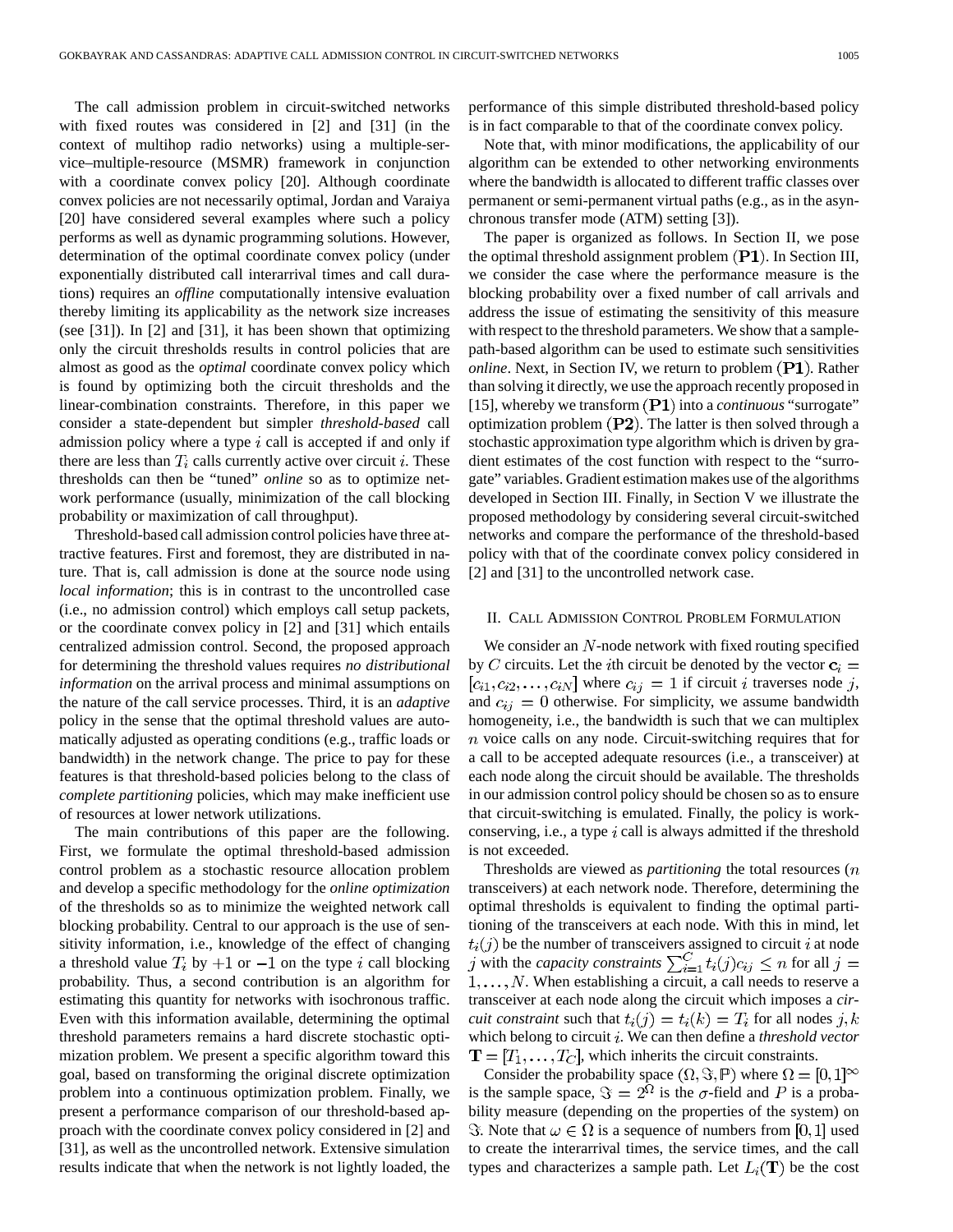of circuit  $i$  observed along a sample path associated with the threshold vector  $T$ . The resource partitioning problem is now formulated as a discrete optimization problem where the objective is to determine the vector  $T$  minimizing a weighted sum of expected costs  $E[L_i(\mathbf{T})]$  over all circuits. In our problem,  $L_i(\mathbf{T})$  is the fraction of blocked type i calls over some given time interval (or at steady state, if appropriate) and depends only on  $T_i$ , so that the performance objective becomes the minimization of a weighted blocking probability over all call types

$$
\textbf{(P1)} \quad \min_{\mathbf{T}} \sum_{i=1}^{C} \beta_i E[L_i(T_i)]
$$

subject to the *resource capacity* constraints

$$
\sum_{i \in D_j} T_i \le n \quad \text{for all nodes } j = 1, \dots, N:
$$
  

$$
T_i \in \{0, 1, \dots\} \quad \text{for all circuits } i = 1, \dots, C
$$

In this formulation,  $\beta_i$  is the weight associated with type i calls, and

$$
D_j = \{i : c_{ij} = 1; i = 1, \dots, C\}
$$

is the set of all circuits that traverse node  $j$ .

*Example:* To illustrate this problem formulation, consider the 6-node tandem network with five circuits shown in Fig. 1. For this network, letting  $\mathbb{Z}_+ = \{0, 1, \ldots\}$ , the partitioning problem  $(P1)$  is given by

$$
\min_{T\in\mathbb{Z}_+^N} \sum_{i=1}^5 \beta_i E[L_i(T_i)]
$$

subject to

$$
T_1 + T_4 \le n
$$
  
\n
$$
T_2 + T_4 \le n
$$
  
\n
$$
T_2 + T_5 \le n
$$
  
\n
$$
T_3 + T_5 \le n
$$

where the first inequality above applies to nodes 1 and 2, both of which share the call 1 and call 4 traffic. Similarly, the second inequality applies to node 3 which shares call 2 and call 4 traffic; the third inequality applies to node 4 which shares call 2 and call 5 traffic, and the last inequality applies to nodes 5 and 6 which share call 3 and call 5 traffic. In Fig. 1, the acceptance of a type 4 call  $(c4)$  will subsequently block resources from type 1 and type 2 calls. Thus, there exists an inherent performance trade-off between rejecting a type 4 call and freeing up resources for type 1 and type 2 calls. This tradeoff is captured by the selection of the threshold  $T_4$ .

Assuming that  $E[L_i(T_i)]$  is a priori known for all feasible  $T<sub>i</sub>(P1)$  is a special case of a deterministic nonlinear integer programming problem (see [19], [26], and the references therein), and is in general NP-hard [19]. Aside from this computational difficulty, it is generally the case that no closed-form expression for  $E[L_i(T_i)]$  is available, so that this cost is estimated through Monte Carlo simulation or by direct measurements made on the actual system. Thus,  $(P1)$  involves



Fig. 1. Tandem network with six nodes.

both *optimization* over a discrete set and *estimation* of the cost under all feasible threshold vectors  $T$ . It therefore becomes a *stochastic* discrete optimization problem.

For solving  $(P1)$  we will use the approach proposed in [15]. We consider transceivers at each node as discrete resources to be allocated to circuits. By relaxing the integrality constraints on the thresholds, we transform  $(PI)$  into a "surrogate" continuous optimization problem (P2), which is then solved *online* through a stochastic approximation type algorithm updating the actual system as the surrogate system is updated. The solution of this "surrogate" problem can be used to recover the solution of the original problem as shown in [15]. The problem  $(PI)$  is separable, therefore the sensitivity estimation required in the algorithm is simplified in that we will use perturbation analysis (PA) (see [9] and [17]) for the sensitivity estimation of the cost criterion with respect to the thresholds  $T_i$ ,  $i = 1, \ldots, C$ . This estimation is based on the observed data, hence, no specific assumptions on the distributions of call arrival and holding processes will be needed.

#### III. SENSITIVITY ESTIMATION

In this section, we focus on processing packetized traffic in a circuit-switched network. We begin by specifying the model we will adopt and then present an online sensitivity estimation algorithm for the effect of threshold parameters on the cost criterion, taken to be a weighted sum of call blocking probabilities over all call types (circuits).

## *A. Frame-Based Modeling for Isochronous Traffic*

Circuit-switching is most commonly implemented using *TDMA*, where multiplexing is achieved by defining, for *each* network node, an *n*-slot *frame* such that each slot in the frame is uniquely assigned to a call, and such that the slot size is determined by the bandwidth requirements of each call type (for simplicity, we assume uniform bandwidth requirements). A call which is assigned a slot in a given frame retains, for the duration of the call, that same slot in subsequent frames. In this TDMA model, an *individual slot* within a frame corresponds to a logical channel or, equivalently, a *transceiver*.

The threshold-based policy described in Section II implies that we need to specify a frame for each network node; moreover, the respective frames must be designed so that circuit switching is emulated. For example, for the tandem network shown in Fig. 1, if a type 4 call is assigned the  $j$ th slot in the frame at the source node (node 1), then the corresponding  $j$ th slot in the frame design at node 2, and node 3 must also be reserved for that call. This slot assignment results in allocating  $T_i$ slots to type  $i$  calls in each frame for each node which belongs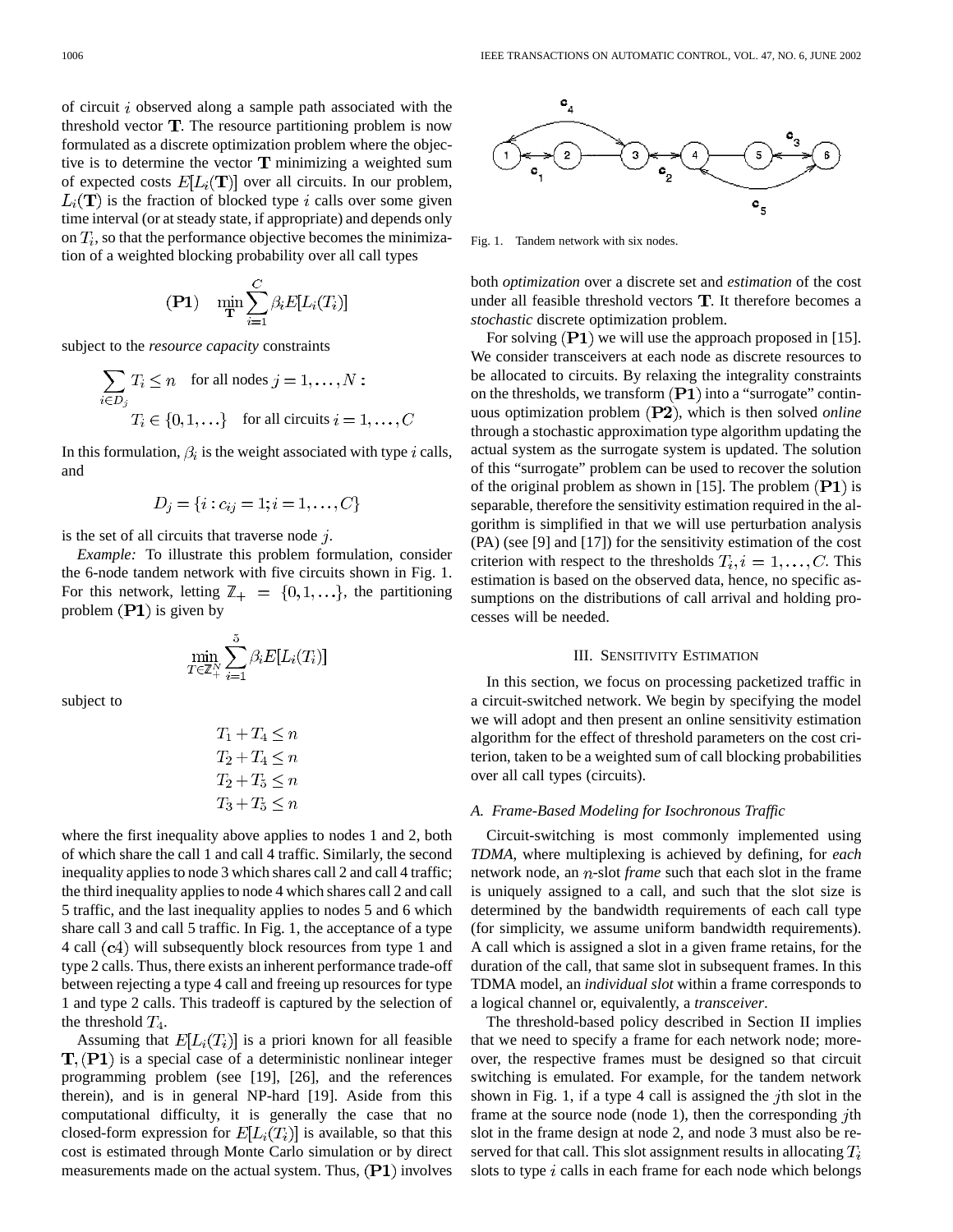to circuit  $i$ . For example, in Fig. 1, the frames associated with node 1, node 2, and node 3 are designed such that  $T_4$  slots are allocated to type 4 calls. In short, the threshold parameter  $T_i$  in our admission policy is *equivalent to the number of slots in a frame allocated to type <i>i* calls.

The QoS associated with the traffic is such that a call is blocked if it cannot be assigned a slot in the frame. We will not be concerned here with any specific model for the traffic carried by the network; rather, we simply assume that sampling and encoding are such that at most one packet is submitted for transmission per frame. For this reason, it is referred to as *isochronous* or *continuous* traffic, in the sense that, for the duration of the call, fixed-length packets are generated at a uniform rate of 1 packet/frame.

With this frame-based model in mind, we now proceed as follows. First, at each *source* node there is a process of call arrivals for each call type that happens to originate at that node, which we assume to be characterized by an arbitrary interarrival distribution, possibly including correlations between individual call arrivals of a given call type, as well as between arrivals of different call types. The jth type  $i$  call is characterized by the pair  $(A_i^i, \xi_i^i)$ , where  $A_i^i$  is the call arrival epoch and  $\xi_i^i$  is the call duration, expressed as an integer number of frames. The discrete random variable  $\xi_i^i$  has an arbitrary distribution.

Next, we describe the operation of the system from the point of view of some call type  $i$  at node  $q$  (the operation is the same from the point of view of any other call type and node). Recall that each slot in a frame is allocated to some call type; thus, the node q frame consists of (a) slots allocated to type  $i(i \in D<sub>a</sub>)$ calls, and (b) slots allocated to other call type(s). Using the terminology introduced in [7], a slot allocated to type  $i$  calls is referred to as a *transmission slot*, whereas all remaining slots are termed *vacation slots* as far as type *i* calls are concerned. Suppose the node q frame is designed so that  $T_i$  slots are allocated to type  $i$  calls. At any time instant, not all of these slots need to be currently utilized by such a call; in particular, let "free" slots  $f_i, 0 \leq f_i \leq T_i$ , be the number of transmission slots that are not presently used by any ongoing type  $i$  call (thus, there are  $T_i$ slots *allocated* to type  $i$  calls, but currently  $f_i$  of them are unused, i.e., *free*). Then, when a call  $(A_i^i, \xi_i^i)$  is submitted to the system, it is admitted if  $f_i > 0$ , in which case  $f_i$  is decremented by 1; otherwise, if  $f_i = 0$  the call is blocked and considered lost. Note that the call admission decision is made using only local information, i.e., the number of free transmission slots allocated to i in the current node  $q$  frame. Once a slot is assigned to this particular call it remains assigned for the duration of the call, i.e., if the jth type  $i$  call is accepted and begins using the  $m$ th slot of the  $k$ th frame on the time line, then it maintains possession of the same mth slot for the  $\{(k+1), \ldots, (k+\xi_i^i-1)\}$ frames. These slots are now considered *unavailable* to future type i calls. Note that the call duration  $\xi_i^i$  need not be known in *advance*; the effect of a call terminating is simply to increment the variable  $f_i$  by 1, when this event takes place.

The model is complete once we specify how long an arriving call can wait for an accept/reject decision. We assume that the decision to accept calls is made at the beginning of each frame; all calls that arrive during a frame are therefore queued up to the beginning of the next frame. At that time, those calls that cannot be assigned an available transmission slot are blocked. A similar model was considered in [7] and [24]. Note that this model allows for an arbitrary selection of which calls at the beginning of any frame will be blocked.

Let us now concentrate on the specific performance measure of interest to our problem, i.e., the blocking probability for each type  $i$  call. Suppose a sample path of this system is observed and let  $b_i$  be the total number of type i calls that are blocked over this sample path. If  $K$  type  $i$  call arrivals were observed, then an estimate of the blocking probability is given by  $(b_i(K)/K)$ . Assuming that a stationary blocking probability exists under standard ergodicity conditions, we denote it by  $P_i$  and observe that

$$
P_i = \lim_{K \to \infty} \frac{b_i(K)}{K}.
$$
 (1)

As already pointed out, in this model the threshold parameter  $T_i$  represents the maximum number of slots in a frame that can be assigned to type i calls. Clearly, a change in  $T_i$  generally affects the number of blocked calls  $b_i$  observed in a sample path. We now pose the following question, typical of the PA approach used in similar problems (e.g., see [8], [14], and [17]). Given that a slot is allocated to type  $i$  calls in a frame, can we predict the effect of removing that slot from the allocation to type  $i$ calls? Similarly: Given that a slot is not allocated to type  $i$  calls in a frame, can we predict the effect of adding that slot to the allocation to type  $i$  calls? Our goal is to answer these questions based *only on data directly available from an observed sample path under the current threshold parameter*  $T_i$ .

## *B. The "Marked/Phantom" Sensitivity Estimation Algorithm*

In the observed sample path, where the system operates under a threshold  $T_i$  for type i calls, a frame at some node q contains a total number of  $n$  slots (same as the number of transceivers available) of which  $T_i$  are allocated to type i calls  $(i \in D_a)$ . Let us assume that  $K$  arrivals of type  $i$  call are observed over  $F_i$  frames. We then ask the question "What would happen to the number of blocked calls  $b_i$  if one less (or more) slot were allocated to these calls?" Equivalently, using the terminology introduced in the previous section, "What would happen to  $b_i$  if a transmission (or vacation) slot was converted into a vacation (or transmission) slot for type  $i$  calls?"

Our first approach in answering these questions is to view a slot allocated to the type  $i$  call as a *marked* slot and attempt to evaluate the number of blocked calls that would have resulted had this been a vacation slot instead. We emphasize that we are interested in accomplishing this based on data directly obtained from the sample path we are observing (or perhaps, simulating). Our second approach, which is the dual of the first approach, is to consider a vacation slot for type  $i$  calls and view it as a *phantom* slot, in which case our objective is to evaluate the number of blocked calls that would have resulted had this been a transmission slot instead.

We will refer to the observed system as the *nominal* one and the system that would have resulted from marking (or phantomizing) a slot as the *marked* (or *phantomized*) system. We also point out that, given the model presented in the previous section, the marking (or phantomizing) a slot within the frame at node  $q$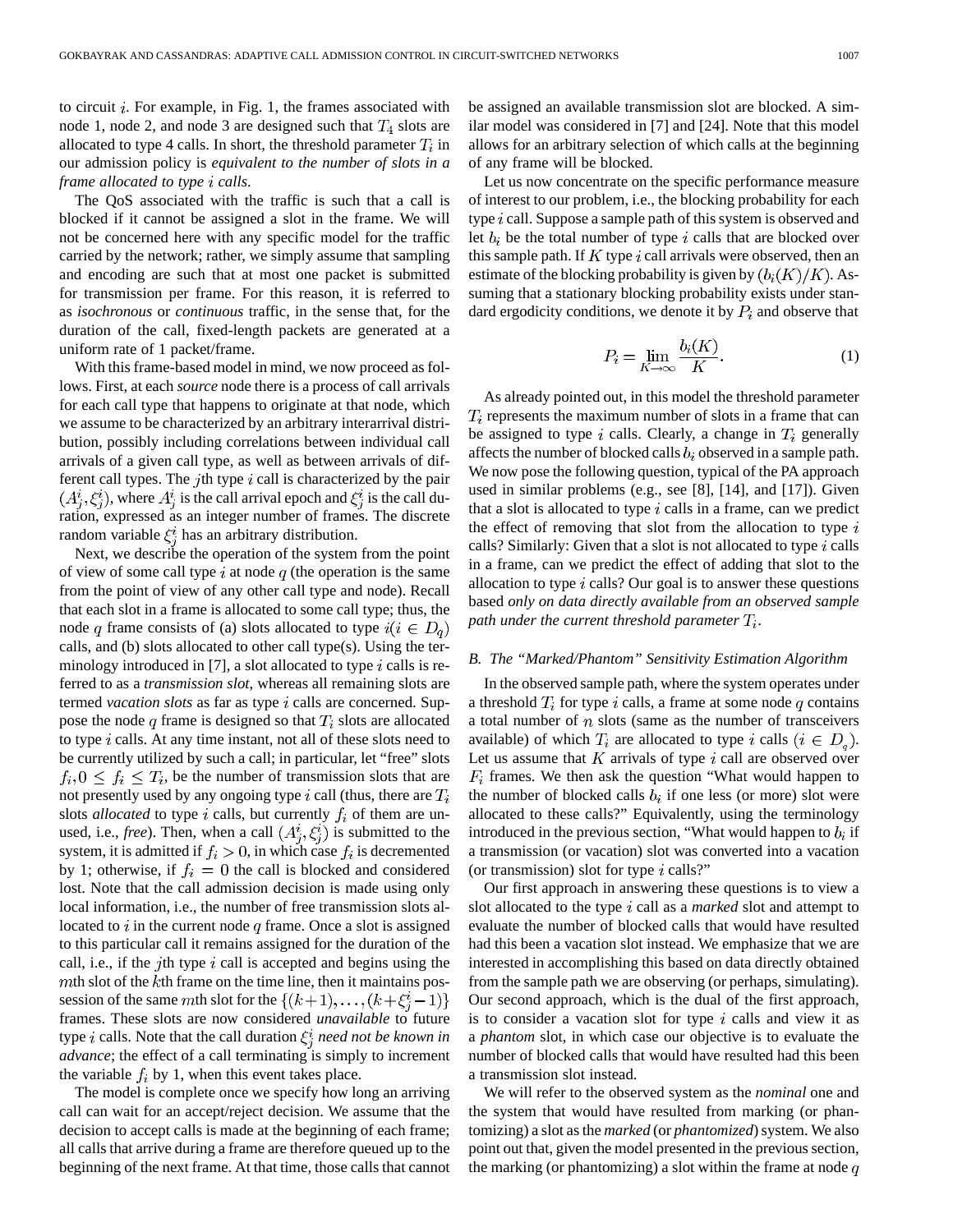is equivalent to the marking (or phantomizing) of a transceiver at that node.

Let us define the following sample path quantities.

- $b_i$ : Total number of type  $i$  blocked calls in the nominal system.
- $b_i^m$ : Total number of type  $i$  blocked calls in the marked system.
- $b_i^p$ : Total number of type  $i$  blocked calls in the phantomized system.
- $a_i(k)$ : Number of type  $i$  call arrivals during the  $k$ th frame of the nominal system.
- $d_i(k)$ : Number of type  $i$  call completions during the  $k$ th frame of the nominal system.
- $d_i^m(k)$ : Number of type  $i$  call completions during the  $k$ th frame of the marked system.
- Number of type  $i$  call completions during the  $k$ th  $d_i^p(k)$ : frame of the phantomized system.
- $f_i(k)$ : Number of transmission slots available to type  $i$  calls in the k<sup>th</sup> frame of the nominal system (i.e., slots allocated to type  $i$  calls which are currently free). Clearly,  $0 \leq f_i(k) \leq T_i$ .
- $f_i^m(k)$ : Number of transmission slots available to type  $i$  calls in the kth frame of the marked system. Clearly,  $0 \le$  $f_i^m(k) \leq T_i - 1.$
- $f_i^p(k)$ : Number of transmission slots available to type  $i$  calls in the kth frame of the phantomized system. Clearly,  $0 \leq f_i^p(k) \leq T_i + 1.$

Then, our objective is to evaluate  $b_i^m$  (or  $b_i^p$ ) using only quantities observed along a sample path of the nominal system. The value will be used in evaluating the sensitivity of the blocking probability for type  $i$  calls (with respect to the threshold parameter  $T_i$ ) defined as

$$
\frac{\Delta b_i^m}{K} = \frac{b_i^m - b_i}{K} \tag{2}
$$

or

$$
\frac{\Delta b_i^p}{K} = \frac{b_i - b_i^p}{K}.\tag{3}
$$

Note that the dependence on the threshold parameter  $T_i$  is not shown for notational convenience.

Before proceeding with the construction of the sample paths for marked and phantomized systems let us analyze the nominal system sample path. Our analysis begins with the following simple recursive equation which  $f_i(k)$  satisfies

$$
f_i(k+1) = [f_i(k) + d_i(k) - a_i(k)]^+, f_i(0) = T_i \tag{4}
$$

where  $[x]^+$  = max $(0, x)$ . Thus, the number of free slots in a frame is initially given by the threshold parameter  $T_i$  for type i calls. Subsequently,  $f_i(k)$  is incremented by the number of the call completions  $d_i(k)$  and decremented by the number of new calls  $a_i(k)$ , with the obvious constraint that  $f_i(k)$  must remain nonnegative for all  $k$ .

*1) Construction of the Marked System Sample Path:* The recursive equation for the free slots of the marked system can be written as follows:

$$
f_i^m(k+1) = [f_i^m(k) + d_i^m(k) - a_i(k)]^+, f_i^m(0) = T_i - 1.
$$
 (5)

In the marked system  $a_i(k)$  is directly observable from the nominal system, whereas  $d_i^m(k)$  will be obtained as explained below.

Let us now introduce the concept of a *tagged* call. This is a call that is accepted in the nominal but not in the marked system at the end of some frame. We define an additional binary variable  $z_i(k)$  (indicator of a tagged call at the beginning of kth frame) initialized as  $z_i(0) = 0$ .

Now let

$$
u = \min\{k : f_i(k) + d_i(k) \le a_i(k), k = 0, 1, \ldots\}.
$$

Note that if such u does not exist,  $f_i(k) + d_i(k) > a_i(k)$  for all  $k$ , which means removing a slot does not affect the cost, i.e., the sensitivity is zero on the observed sample path.

Assuming existence of  $u$ , we have

$$
f_i^m(k) = f_i(k) - 1 \quad \text{for all } k = 0, \dots, u
$$
  

$$
d_i^m(k) = d_i(k) \quad \text{for all } k = 0, \dots, u.
$$

A call arriving in the uth frame will be tagged. In the nominal system  $f_i(u) + d_i(u)$ , new calls are accepted, while in the marked system only  $f_i^m(u) + d_i^m(u) = f_i(u) + d_i(u) - 1$  new calls are accepted. Equivalently,  $a_i(u) - f_i(u) - d_i(u)$  calls are blocked in the nominal, while  $a_i(u) - f_i(u) - d_i(u) + 1$  calls are blocked in the marked system. This additional call that is blocked only in the marked system is precisely what we have defined above as 'tagged'. We then set  $z_i(u + 1) = 1$ . It also follows from (4) and (5) that

$$
f_i(u+1) = 0 = f_i^m(u+1).
$$
 (6)

Let the termination of this tagged call occur at some frame  $l > u$ . For all  $k = u+1, \ldots, l-1$ , note that (4) and (5) apply to the nominal and marked system respectively with the new initial condition (6). Note that

$$
d_i^m(k) = d_i(k)
$$
 for all  $k = u + 1, ..., l - 1$ 

therefore

$$
f_i^m(k) = f_i(k) \quad \text{for all } k = u+1, \dots, l
$$

That is, for the duration of this tagged call, both the nominal and the marked system see the same number of blocked calls. The fact that the marked system has one less transmission slot for type  $i$  calls is compensated by the fact that the extra slot of the nominal system is used by the tagged call. Note that  $d_i^m(k)$ and  $d_i(k)$  differ by one at the completion of a tagged call, when  $k = l$ , and are equal at other times.

Finally in the *l*th frame, the nominal system and the marked system will have  $f_i(l) + d_i(l)$  and  $f_i^m(l) + d_i^m(l) = f_i(l) +$  $d_i(l) - 1$  available slots, respectively. Two cases need to be considered.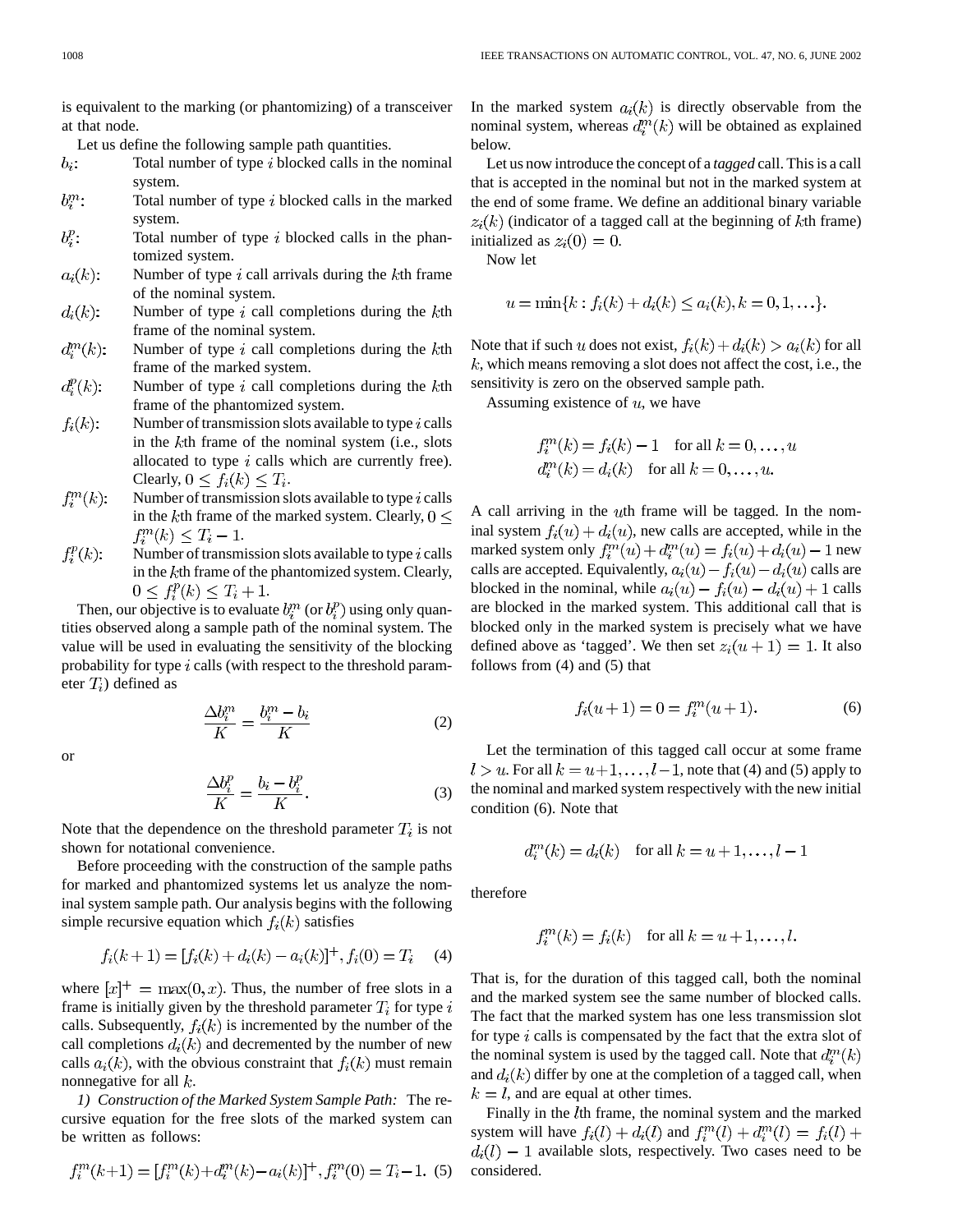•  $f_i(l) + d_i(l) \le a_i(l)$  In this case the slot freed up by the completion of the tagged call will be used by a new tagged call, therefore

$$
z_i(l+1) = 1.
$$

The process above repeats with the initial condition

$$
f_i(l+1) = 0 = f_i^m(l+1).
$$

•  $f_i(l) + d_i(l) > a_i(l)$  In this case, the slot freed up by the completion of the tagged call is not used by a new one, therefore

$$
z_i(l+1)=0.
$$

The process above repeats with the initial condition

$$
f_i(l+1) > 0
$$
 and  $f_i^m(l+1) = f_i(l+1) - 1$ .

The tagging process  $\{z_i(k)\}\$ ,  $k = 0, 1, 2, \dots$  therefore consists of cycles as described above. In order to formally define the dynamics of  $z_i(k)$ , let us introduce one more binary variable  $y_i(k)$  as the indicator of completion of a tagged call of type  $i$  within the  $k$ th frame. We then have

$$
z_i(k+1) = \begin{cases} 1 & \text{if } f_i(k) + d_i(k) \le a_i(k) \\ 0 & \text{if } f_i(k) + d_i(k) > a_i(k) \text{ and } y_i(k) = 1 \\ z_i(k) & \text{otherwise} \end{cases}
$$

with the initial condition  $z_i(0) = 0$ . Note that  $z_i(k)$  is completely determined from observable quantities along the nominal sample path,  $a_i(k)$ ,  $d_i(k)$ ,  $f_i(k)$ , and the observable events corresponding to tagged call completions. It should be clear that there can be at most one tagged call in the nominal system at any instant, since only one transmission slot is removed in the marked system.

The final step is the evaluation of the sensitivity of the blocking probability for type i calls,  $(\Delta b_i^m/K)$ , defined in (2). By definition, this is the ratio of the total number of tagged calls over the observed sample path to the total number of observed arrivals. Let  $\mathbf{1}[\cdot]$  be the usual indicator function. We then get

$$
\frac{\Delta b_i^m}{K} = \frac{1}{K} \sum_{k=0}^{F_i - 1} \mathbf{1}[f_i(k) + d_i(k) \le a_i(k)] \times \mathbf{1}[z_i(k) = 0 \text{ or } y_i(k) = 1]. \tag{7}
$$

In practice,  $\Delta b_i^m$  is simply incremented by 1 with every transition of  $z_i(k)$  from 0 to 1, including the case where it becomes 0 in some frame k and then immediately reset to  $1 (y_i(k) = 1)$ , i.e., a tagged call is terminated in that frame and another tagged call is accepted.

*2) Construction of the Phantomized System Sample Path:* The recursive equation for the free slots of the phantomized system can be written as follows:

$$
f_i^p(k+1) = [f_i^p(k) + d_i^p(k) - a_i(k)]^+, \quad f_i^p(0) = T_i + 1.
$$
\n(8)

Let

$$
u = \min\{k: f_i(k) + d_i(k) < a_i(k), k = 0, 1, \ldots\}.
$$

If  $u$  does not exist, then the nominal system does not block any calls of type  $i$ . Adding another slot will not improve the performance, i.e., the sensitivity is zero on the observed sample path.

Assuming existence of  $u$ , the phantomized and the nominal system will accept every call until the *th frame. From (8) and* (4)

$$
f_i^p(k) = f_i(k) + 1 \quad \text{for all } k = 0, \dots, u
$$
  

$$
d_i^p(k) = d_i(k) \quad \text{for all } k = 0, \dots, u.
$$

In the *uth* frame, a call, referred to as the *phantom call*, is blocked in the nominal system but will be accepted in the perturbed one. The service time  $\xi$  (number of frames a call will use a slot) needed for this call will be unavailable from the nominal system. We will address the issue of assigning a service time to the phantom call in Section III-B3.

In the *u*th frame, the nominal system accepted  $f_i(u) + d_i(u)$ new calls, while  $f_i^p(k) + d_i^p(k) = f_i(u) + d_i(u) + 1$  calls are accepted by the phantomized system. Equivalently,  $a_i(u)$  –  $(f_i(u) + d_i(u))$  calls are blocked in the nominal system, while  $a_i(u) - (f_i(u) + d_i(u)) - 1$  calls are blocked in the phantomized system. The additional call that is accepted is what we defined above as "phantom." We then set  $z_i(u+1) = 1$  where  $z_i(k)$  is defined as the indicator of presence of a phantom call of type  $i$ at the beginning of the kth frame and initialized as  $z_i(0) = 0$ . It also follows from (4) and (8) that:

$$
f_i(u+1) = 0 = f_i^p(u+1).
$$
 (9)

Let the termination of the phantom call occur at  $l = u + \xi$ . For all  $k = u+1, \ldots, l-1$ , (4) and (8) apply to the nominal and the marked system respectively with the new initial condition (9). Note that

$$
d_i^p(k) = d_i(k)
$$
 for all  $k = u + 1, ..., l - 1$ 

therefore

$$
f_i^p(k) = f_i(k) \quad \text{for all } k = u+1, \dots, l.
$$

That is, for the duration of the phantom call, both the nominal and the phantomized systems see the same number of blocked calls. The fact that the phantom system has an additional transmission slot for type  $i$  calls is compensated by the fact that the extra slot is being used by the phantom call. Note that the  $d_i^p(k)$ and  $d_i(k)$  differ by one at the completion of a phantom call, when  $k = l$ , and are equal at other times.

Finally in the  $l$ th frame, the nominal system and the phantomized system will have  $f_i(l) + d_i(l)$  and  $f_i^p(l) + d_i^p(l) =$  $f_i(l) + d_i(l) + 1$  available slots, respectively. Two cases need to be considered.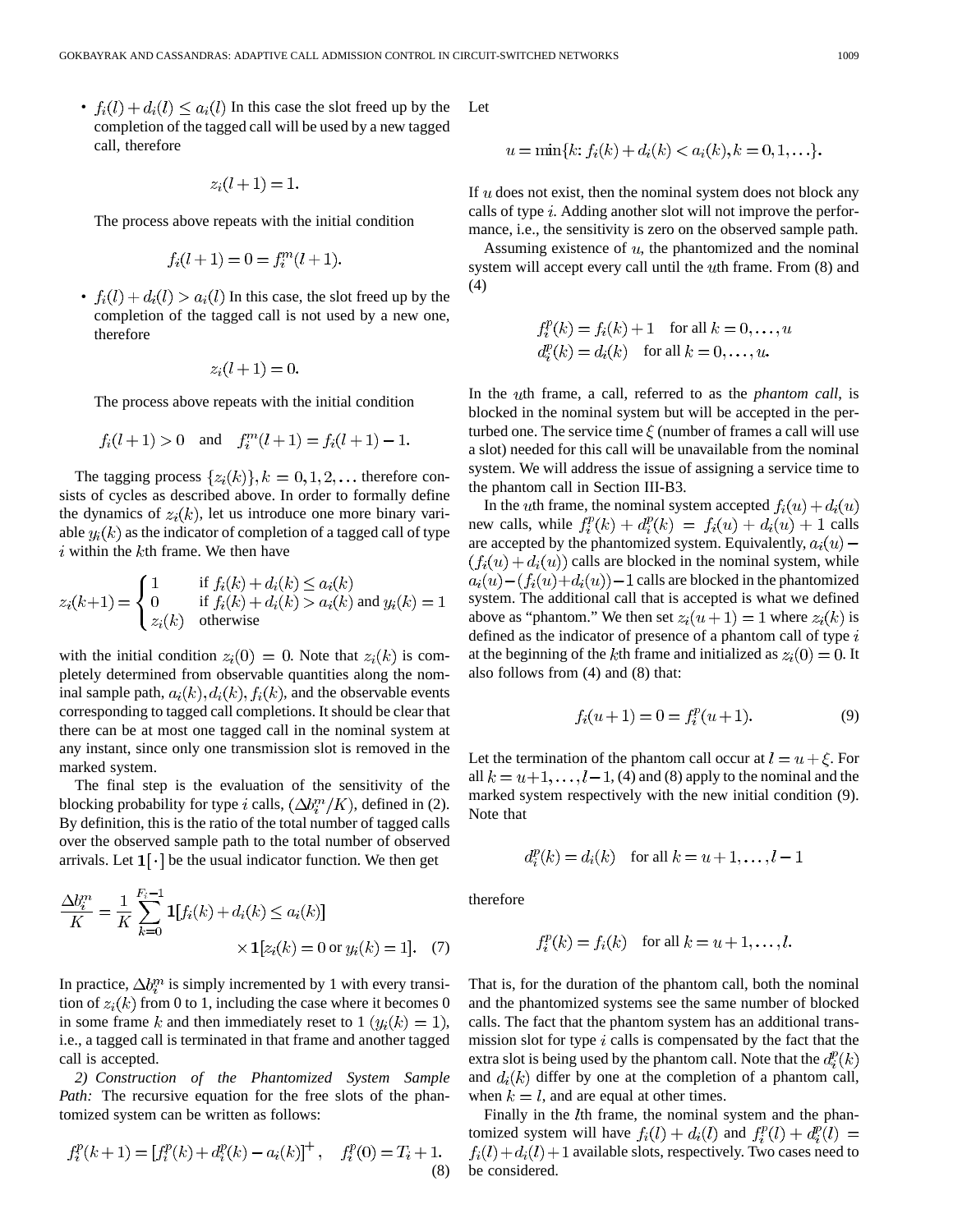•  $f_i(l) + d_i(l) < a_i(l)$  In this case, the slot freed up by the termination of the phantom call is filled by a new phantom call, therefore

$$
z_i(l+1)=1.
$$

The process above starts with the initial condition

$$
f_i(l+1) = 0 = f_i^p(l+1).
$$

•  $f_i(l) + d_i(l) \ge a_i(l)$  In this case, the slot freed up by the termination of the phantom call is not used by a new call, therefore

$$
z_i(l+1)=0.
$$

The aforementioned process starts with the initial condition

$$
f_i(l+1) + 1 = f_i^p(l+1) > 0.
$$

The sequence  $\{z_i(k)\}\$ ,  $k = 0, 1, \ldots$  therefore consists of cycles as described above. In order to formally define the dynamics of  $z_i(k)$ , let us introduce one more binary variable  $y_i(k)$  as the indicator of termination of a phantom call of type  $i$  within the kth frame. We then have

$$
z_i(k+1) = \begin{cases} 1 & \text{if } f_i(k) + d_i(k) < a_i(k) \\ 0 & \text{if } f_i(k) + d_i(k) \ge a_i(k) \text{ and } y_i(k) = 1 \\ z_i(k) & \text{otherwise} \end{cases}
$$

with the initial condition  $z_i(0) = 0$ . Note that  $z_i(k)$  is completely determined from observable quantities along the nominal sample path,  $a_i(k)$ ,  $d_i(k)$ ,  $f_i(k)$ , and the observable events corresponding to phantom call completions with the added difficulty of injecting a service time. It should be clear that there can be at most one phantom call of type  $i$  in the phantomized system at any instant, since only one transmission slot is added in the phantomized system.

The final step is evaluation of the sensitivity of the blocking probability for type i calls,  $(\Delta b_i^p/K)$ , defined in (3). By definition, this is the ratio of the total number of tagged calls over the observed sample path to the total number of observed arrivals. Let  $\mathbf{1}(\cdot)$  be the usual indicator function. We then get:

$$
\frac{\Delta b_i^p}{K} = \frac{1}{K} \sum_{k=0}^{F_i - 1} \mathbf{1}[f_i(k) + d_i(k) < a_i(k)] \times \mathbf{1}[z_i(k) = 0 \text{ or } y_i(k) = 1] \tag{10}
$$

In practice,  $\Delta b_i^p$  is simply incremented by 1 with every transition of  $z<sub>i</sub>(k)$  from 0 to 1, including the case where it becomes 0 in some frame k and then immediately reset to 1  $(y_i(k))$ 1), i.e., a phantom call is terminated in that frame and another phantom call is accepted.

*3) Service Time Assignment to the Phantom Calls:* In the phantomized system,  $a_i(k)$  is directly observable from the nominal system (because the arrivals are never disabled). However, if a call that arrived in the  $k$ th frame is blocked by the nominal system and is accepted in the phantomized system, the service duration for that call, which is essential in constructing the phantomized system, will be unobservable. Assuming that the service times are independent and identically distributed, we will consider two cases.

- Case 1) The service time distribution for  $\xi^i$  is available If the service time distribution is available (e.g., from previous data), one can assign a service time to this phantom call by sampling from the distribution.
- Case 2) The service time distribution for  $\xi^{i}$  is not available If the service time distribution is not available, we can apply the *time warping algorithm* (*TWA*) proposed in [10].

While constructing the marked sample path we assume that the calls come with their service times. However, in order to construct the phantomized sample path, we assume that the transceiver assigns the service times. These two assumptions are statistically equivalent because of the i.i.d. property.

The TWA keeps track of the service times that are observed in the nominal system. When the service time for a call is not available, the construction of the phantomized system is paused. As soon as the service time becomes available, the construction of the phantomized system starts and proceeds in a *time warping* fashion. Let us define  $v_j^i$  as the service time of the jth accepted call of type i to the nominal system. Note that  $v_j^i = \xi_{j+b^i}^i$  where  $b<sup>i</sup>$  is the number of blocked calls of type i in the nominal system up to  $j$ th accepted call. The phantomized system sample path will be constructed using  $v_i^i$  value of the nominal system as the service time for the  $j$ th accepted call in the phantomized system. Note that since the phantomized system may have more accepted arrivals than the nominal system, one may need to observe more arrivals than  $K$  to the nominal system in order to get enough service time data for the phantomized system.

After the phantomized system is constructed for  $K$  arrivals (possibly corresponding to more arrivals in the nominal system), the sensitivity is calculated as in (3) where  $b_i$  is the number of the blocked type  $i$  calls in the "first"  $K$  arrivals to the nominal system.

## IV. OPTIMAL CALL ADMISSION THRESHOLD DETERMINATION

Let us now return to problem  $(PI)$ , where a threshold vector **T** which satisfies the capacity constraints at the nodes is sought to minimize a weighted sum of blocking probabilities.

While the area of stochastic optimization over *continuous* decision spaces is rich and usually involves gradient-based techniques as in several well-known stochastic approximation algorithms [22], [27], the literature in the area of *discrete* stochastic optimization is relatively limited. Most known approaches are based on some form of random search, with the added difficulty of having to estimate the cost function at every step. Such algorithms have been recently proposed by Yan and Mukai [32], Gong *et al.* [16], and Shi and Olafsson [30]. Although such random search techniques have general applicability, they do not fully exploit any inherent structure of the problem. They also tend to be exceedingly slow in reaching a good solution, since these algorithms typically have to visit several poor allocations. This is a particularly undesirable feature for online algorithms we are interested in here, where speed is essential and operating at an arbitrarily selected point can lead to extremely poor performance.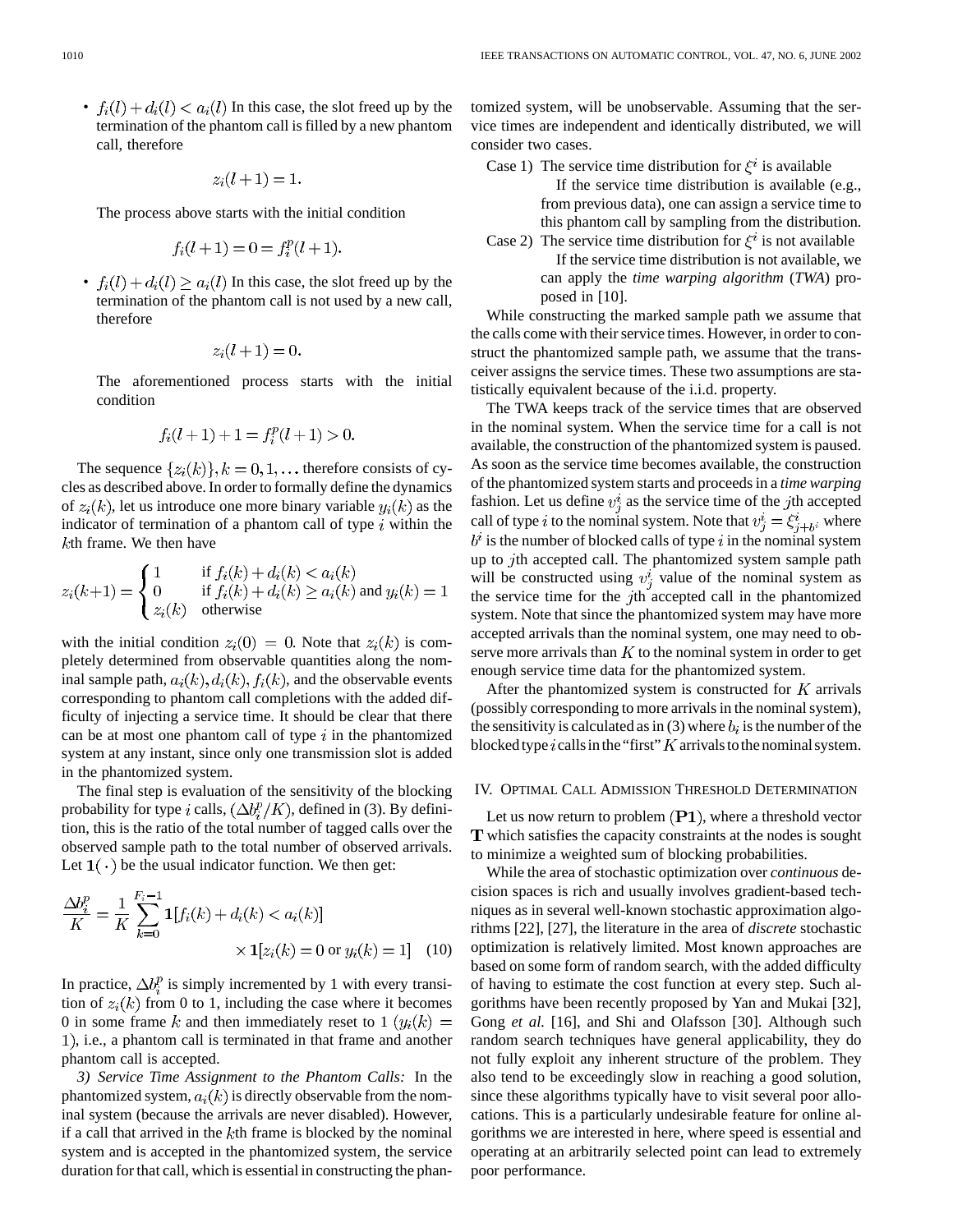Another recent contribution to this area involves the *ordinal* optimization approach presented in [18]. The basic premise of ordinal optimization is that it requires fewer resources to identify the best solution among several candidates than identifying how much better one is from the others. One can obtain sensitivity estimates  $(\Delta b_i^m/K)$  (or  $(\Delta b_i^p/K)$ ) in order to identify the "least" and the "most" sensitive call types and transfer a slot (i.e., a transceiver) from the former to the latter. Among other features, this approach is intended to exploit the fact that ordinal estimates are particularly robust with respect to estimation noise compared to cardinal estimates (see also [11]). The implication is that convergence of such algorithms is substantially faster. One such algorithm is applied to resource allocation problems with total capacity constraints in [5]. This algorithm was shown to converge in probability (and a.s. under certain added conditions [12]). Even though the approach in [5] yields a fast resource allocation algorithm, it is still constrained to iterate so that every step involves the transfer of no more than a single resource from one user to some other user. One can expect, however, that much faster improvements can be realized in a scheme allowed to reallocate multiple resources from users whose cost-sensitivities are small to users whose sensitivities are much larger. This is precisely the rationale of most gradient-based continuous optimization schemes, where the gradient is a measure of this sensitivity.

With this motivation in mind, we apply here the algorithm that was introduced in [15]. In particular, we transform the original discrete feasible set into a continuous feasible set over which a "surrogate" optimization problem is defined and subsequently solved. As in earlier work in [5] and [6], and unlike algorithms presented in [19], an important feature of our approach is that every state  $T$  in the optimization process remains feasible, so that our scheme can be used *online* to adjust the decision vector as operating conditions (e.g., system parameters) change over time. Thus, at every step of the continuous optimization process, the obtained continuous state is mapped back into a feasible discrete state using a specific transformation; based on a realization under this feasible state, new sensitivity estimates are obtained that drive the continuous optimization process to yield the next continuous state. Therefore, the proposed scheme involves an interplay of sensitivity-driven iterations and continuous-to-discrete state transformations. It is shown in [15] that when an optimal threshold vector  $\tau^*$  is obtained in the continuous state space, it is transformed to the optimal threshold vector  $\mathbf{T}^*$ . In other words, if a solution to the surrogate optimization problem is found, then a solution to the original discrete stochastic optimization problem is also obtained through the transformation used to map continuous into discrete states. Convergence of the algorithm is also established in [15] under standard assumptions common to the stochastic approximation framework.

Let us now apply this approach to solving problem  $(PI)$ . We will start with relaxing the constraint that  $T_i$  is integer for  $i = 1, \ldots, C$ . The relaxed problem can be formulated as

$$
(\textbf{P2})\quad\min_{\boldsymbol{\tau}}\sum_{i=1}^C\beta_iE[L_i(\tau_i)]
$$

subject to the *resource capacity* constraints

$$
\sum_{i \in D_j} \tau_i \le n \quad \text{for all nodes } j = 1, \dots, N:
$$
  

$$
\tau_i \ge 0 \quad \text{for all circuits } i = 1, \dots, C.
$$

In this formulation,  $\tau_i$  is the "surrogate" variable (real-valued threshold) for type i calls,  $\beta_i$  is the weight associated with type  $i$  calls, and

$$
D_j = \{i : c_{ij} = 1; i = 1, \dots, C\}
$$

is the set of all circuits that traverse node  $j$ .

The algorithm to solve this minimization problem is as follows (see also [15]).

- Start with some (initial) threshold vector  $T_0$ , and set  $\tau_0 =$  $\mathbf{T}_0$ .
- For any iteration  $n = 0, 1, \dots$ :
	- 1) Perturb  $\tau_n$  (if necessary) so that all components are noninteger.
	- 2) Select  $\mathbf{T}_n = \arg \min_{r \in A_d} ||\mathbf{T} \tau_n$  where  $A_d$  is the discrete-feasible set.
	- 3) Operate at  $\mathbf{T}_n$  to evaluate sensitivity estimate  $H_n$ using the PA techniques in Section III.
	- 4) Update the continuous threshold vector:  $\tau_{n+1}$  =  $\arg \min_{\tau \in A_c} ||\tau - (\tau_n - \eta_n H_n)||$  where  $A_c$  is the convex hull of  $A_d$ .
	- 5) If some stopping condition is not satisfied, repeat steps for  $n + 1$ . Else, set  $\tau^* = \tau_{n+1}$ .
- Obtain  $T^*$  as one of the neighboring feasible states in the set.

Note that  $\|\cdot\|$  is the standard Euclidean norm. Since the cost function is defined as the summation of weighted blocking probabilities, the derivative estimates  $H_n$  are calculated as follows: Depending on the value of the *i*th component of  $(\mathbf{T}_{m+1}$  –  $\tau_{m+1}$ ), the marked or the phantom slot approach is used, corresponding to the left or right derivative, respectively. Then

$$
(H_n)_i = \begin{cases} -\beta_i \frac{\Delta b_i^p}{K} & (\mathbf{T}_{m+1})_i < (\tau_{m+1})_i \\ -\beta_i \frac{\Delta b_i^m}{K} & (\mathbf{T}_{m+1})_i > (\tau_{m+1})_i \end{cases} \tag{11}
$$

where  $(\Delta b_i^m/K)$  and  $(\Delta b_i^p/K)$  are given by (7) and (10) respectively. For details on the derivation of the gradient of the "surrogate" cost function in terms of the aforementioned finite differences, see [15].

This algorithm is a standard stochastic approximation scheme driven by the derivative estimates  $H_n$  with  $\{\eta_n\}$ an appropriately selected step size sequence (e.g., see [15], [22], [23], and [27]). It is worth pointing out that the conditions required for convergence [15] are not dependent on the stochastic characteristics of the call arrival process, except for standard ergodicity assumptions mentioned in Section III-A. In particular, there are six technical conditions required to establish convergence to a global optimum (for details, see [15]). Two of them involve the choice of the step size sequence  $\{\eta_n\}$ . Two more pertain to the noise process and are satisfied by unbiased and consistent sensitivity estimators in (11). These estimators are not dependent on the distribution of the arrival process; in fact, because of the simple finite-difference nature of the estimators, these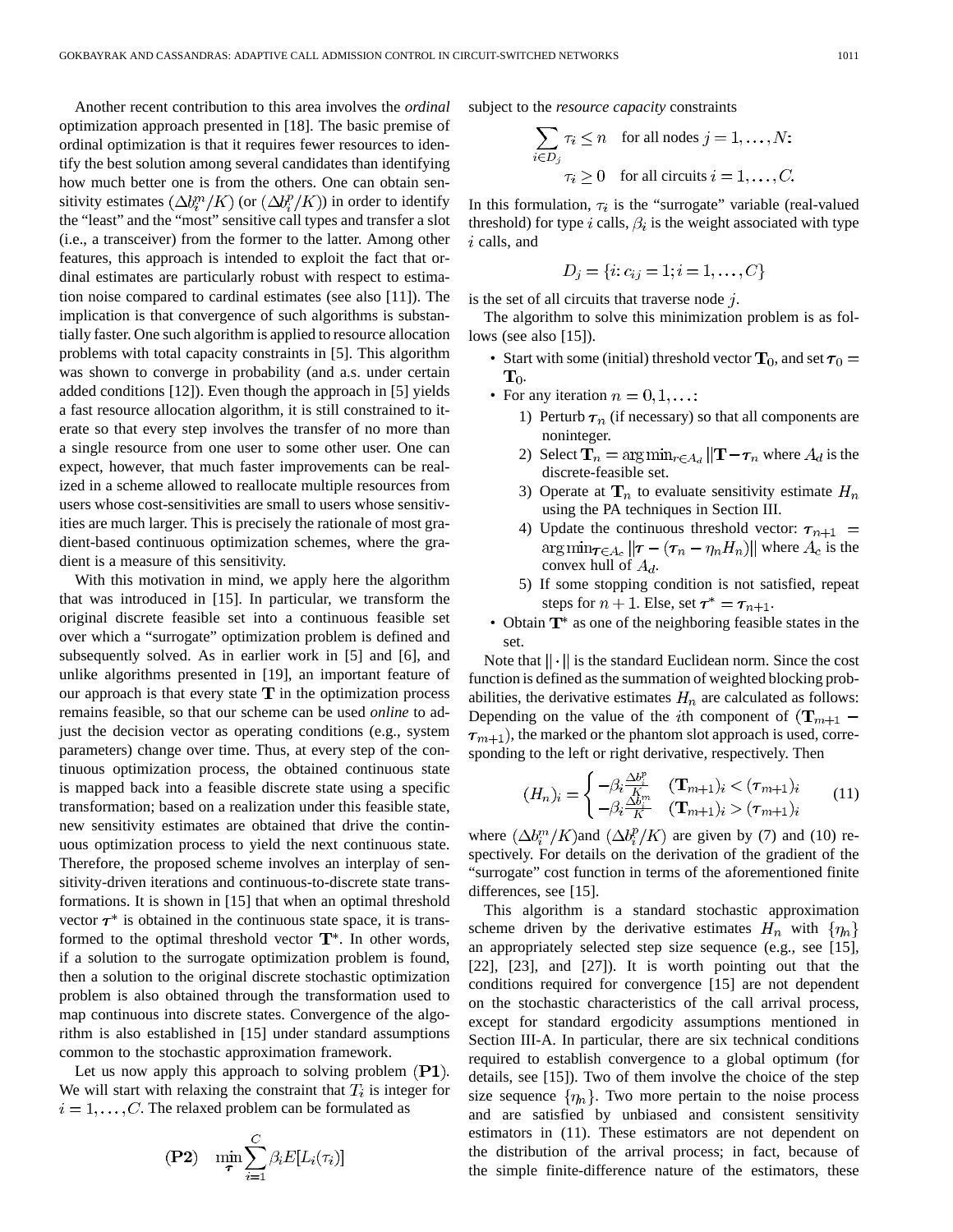

Fig. 2. 10-node circuit-switched network with five circuits.

properties are tantamount to the ergodicity assumptions made in Section 3.1 (for similar types of estimators, see [8], [9], and [17]). The fifth technical condition is imposed on the cost function in order to guarantee a unique global optimum and is independent of the arrival process. The final condition is the requirement  $\sup_{\tau \in A_c} ||H(\tau)|| < \infty$ . Looking at (11), it is easy to see that blocking probability finite differences are bounded by 0 and 1, thus satisfying this condition (recalling that in  $(7)$  and  $(10)$  K is a fixed number of observed arrivals over  $F_i$  frames).

#### V. NUMERICAL EXAMPLES

In this section, we illustrate our call admission control approach and its features by considering several circuit-switched networks and making comparisons with alternative approaches.

*Example 1:* Consider the 10-node circuit-switched network with five circuits (S/D pairs) shown in Fig. 2. For the purpose of analytically determining blocking probabilities, we assume Poisson call arrivals for circuit i with rate  $\lambda_i$  and exponential call durations with mean  $(1/\mu_i)$ . Note that call duration in this example is not an integer which does not satisfy our frame-based model given in Section III-A.

Our objective is to determine the optimal thresholds  $T_i^*$  (in the call admission policy) so as to minimize the weighted network call blocking probability

$$
P_b = \frac{\sum_{i=1}^{5} \lambda_i P_i(T_i)}{\sum_{j=1}^{5} \lambda_j}
$$

where  $P_i(T_i)$  is the expected circuit i call blocking probability with assigned threshold  $T_i$ . Under the previously mentioned Markovian modeling assumptions

$$
P_i(T_i) = \frac{\rho_i^{T_i}/T_i!}{\sum_{j=0}^{T_i} \rho_i^j/j!}
$$
 (12)

where  $\rho_i = (\lambda_i/\mu_i)$ .

In the simulation experiment, we assume  $n = 15$  transceivers per node and circuit loads

$$
\rho_1 = \rho_3 = \rho_4 = 1
$$
 and  $\rho_2 = \rho_5 = 2$ .

The corresponding separable optimization problem is

$$
\min_{T \in \mathbb{Z}_+^N} \sum_{i=1}^5 \beta_i P_i(T_i)
$$

TABLE I SINGLE RUN OPTIMIZATION OF 10 NODE-5 CIRCUIT NETWORK

| k.             | т                |        |
|----------------|------------------|--------|
| 0              | (9,6,2,2,4)      | 0.0878 |
| 1              | (6, 9, 5, 5, 4)  | 0.0282 |
| $\overline{2}$ | (4, 11, 2, 2, 9) | 0.0594 |
| 3              | (3, 12, 7, 7, 5) | 0.0194 |
| 4              | (4, 11, 6, 6, 5) | 0.0128 |
| 5              | (3, 12, 5, 5, 7) | 0.0108 |
| 6              | (4, 11, 5, 5, 6) | 0.0065 |
| 7              | (4, 11, 5, 5, 6) | 0.0065 |
| 8              | (4, 11, 5, 5, 6) | 0.0065 |

subject to

$$
T_1 + T_2 \le 15
$$
  

$$
T_1 + T_3 + T_5 \le 15
$$
  

$$
T_1 + T_4 + T_5 \le 15
$$

 $\overline{a}$ 

where  $\beta_i = \lambda_i / \sum_{j=1}^5 \lambda_j$  and all call types are of equal importance. With the aforementioned system parameters, through an exhaustive search the optimal thresholds are determined to be

$$
T_1^*=4, T_2^*=11, T_3^*=5, T_4^*=5, T_5^*=6\\
$$

and the corresponding blocking probability is  $P_b^* = 0.0065$ .

To illustrate our approach, we perform a single-run optimization of the thresholds in the call admission policy. We employ a gradient projection method, (gradients in this case are directly calculated using (11) and (12) so that there is no estimation noise) with a constant step size  $\eta_k = 300$ .

In Table I, we observe that starting from an initial threshold assignment of  $T_1 = 9, T_2 = 6, T_3 = 2, T_3 = 2, T_5 = 4$ , we converge to the optimal threshold vector in only six steps.

*Example 2:* In this set of experiments we again consider the 10-node network shown in Fig. 2, but now the objective is to compare the performance of the optimal threshold based policy with the optimal coordinate-convex policy proposed in [2] and [31] (subsequently referred to as  $CC$ ) as well as the uncontrolled system. As before, we assume Poisson call arrivals and exponential call durations for each circuit. The network has  $n=3$  transceivers per node and each circuit has uniform load  $\rho_i = \rho$ . This example was used in [1] and chosen here so as to make comparisons with the results for the uncontrolled network and under the coordinate convex policy reported in [1]. Table II shows a comparison of the weighted network call blocking under the optimal thresholds  $(P_h^*)$ , the uncontrolled network, and the optimal coordinate-convex policy  $(P_{\text{CC}}^*)$  (The blocking probabilities for the latter two cases have been reproduced from [1]).

There are a number of interesting observations pertaining to Table II. One observation is that under low network loads, the threshold-based policy is overly conservative, and the resulting network blocking is worse than even the uncontrolled system. However, as the network load increases, the relative performance of the threshold-based policy improves, and at high loads it results in the same performance as the coordinate-convex policy (as already mentioned, the threshold-based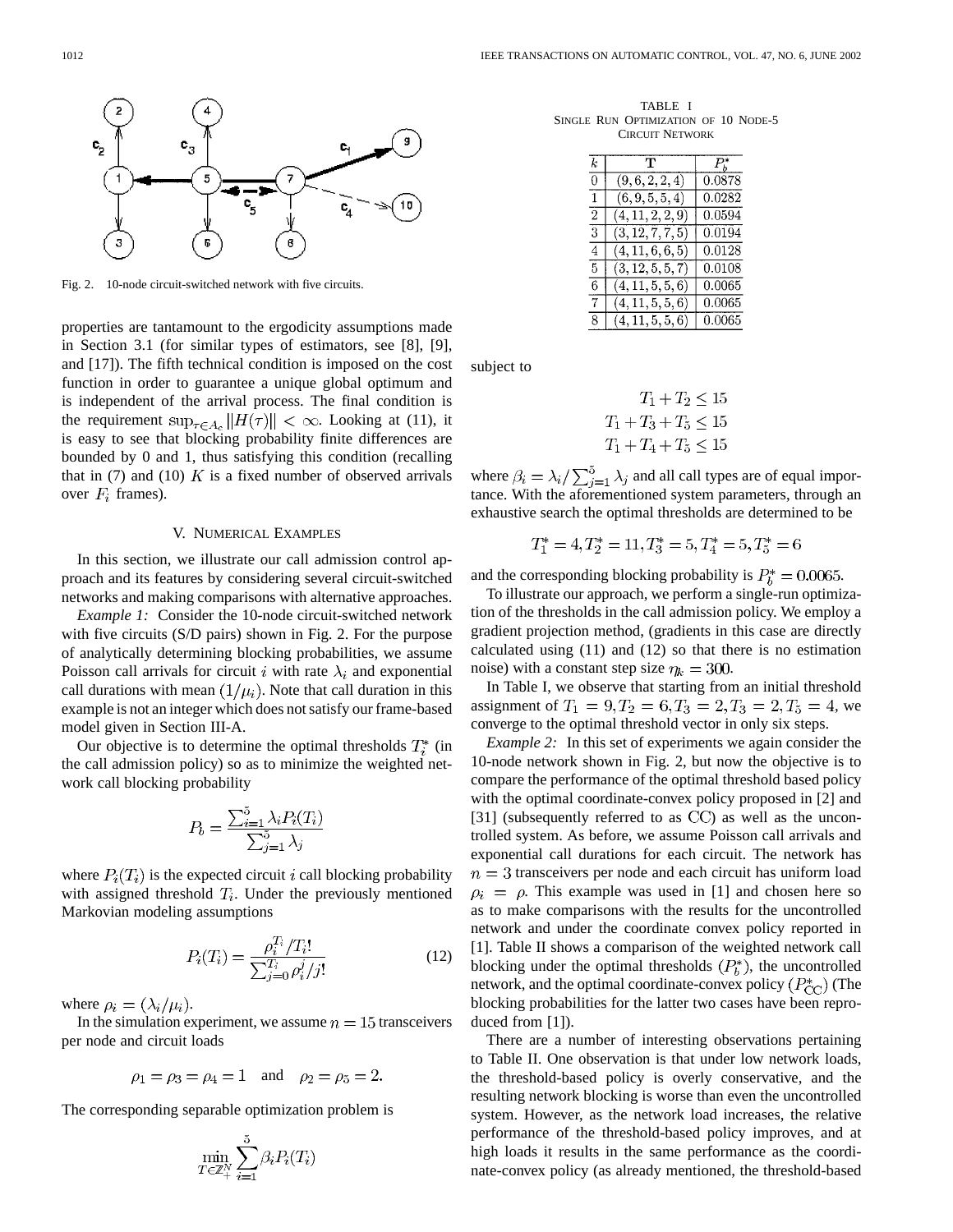TABLE II COMPARISON OF BLOCKING PROBABILITIES UNDER DIFFERENT CALL ADMISSION POLICIES

| Ω    | Т               |        | Uncontrolled | ${}^{\mathbf{D}^*_{CC}}$ |
|------|-----------------|--------|--------------|--------------------------|
| 0.5  | [1, 2, 1, 1, 1] | 0.2821 | 0.1353       | 0.1353                   |
| 1.0  | (0, 3, 2, 2, 1) | 0.3925 | 0.3222       | 0.3220                   |
| 2.0  | (0, 3, 3, 3, 0) | 0.5263 | 0.5297       | 0.5122                   |
| 3.0  | (0,3,3,3,0)     | 0.6077 | 0.6348       | 0.6077                   |
| 10.0 | [0, 3, 3, 3, 0] | 0.8392 | 0.8507       | 0.8392                   |

TABLE III COMPARISON OF THRESHOLD-BASED POLICY AND SELF-REGULATION (FOR UNCONTROLLED SYSTEM) UNDER PRIORITIZED TRAFFIC

| ρ | $w_1$ | w       |                 | $P_b^w$ | Uncontrolled |
|---|-------|---------|-----------------|---------|--------------|
| 3 | 1.5   |         | (0, 3, 3, 3, 0) | 0.7077  | 0.7213       |
| 3 | 2.0   |         | (0, 3, 3, 3, 0) | 0.8077  | 0.8077       |
| 3 | 5.0   | $1.0\,$ | (3,0,0,0,0)     | 1.1462  | 1.3264       |
|   |       |         |                 | 1.4923  | 2.1908       |

policy has the advantage of requiring a simple online distributed implementation). In particular, at high loads, the optimal policy is never to accept a type 1 call (which blocks all calls on the remaining circuits) or a type 5 call (which blocks calls on circuits 1, 3, and 4). Another observation is that there is a marginal improvement (at most 5% reduction) in the blocking probability resulting from exercising admission control in this example. This observation is attributed to *self-regulation* properties of such circuit-switched networks pointed out in [1], wherein the network tends to accept more calls on circuits that compete for resources with the fewest other circuits, and block calls that tend to interfere with many other circuits. Thus, when all call types are of the *same weight*, the effect of network self-regulation in an uncontrolled network achieves nearly the same performance as that of optimal call admission policy. Therefore, in Fig. 2, self-regulation forces the network, in a majority of the cases in Table II, to reject type 1 and type 5 calls and in doing so achieves near-optimal control.

However, when call types are assigned different weights, exercising a call admission policy can result in a significant performance improvement. For example, if we associate a weight  $w_i$  with type i calls, then the performance measure of interest is now of the form

$$
P_b^w = \frac{\sum_{i=1}^5 w_i \lambda_i P_i(T_i)}{\sum_{i=1}^5 \lambda_i}
$$

In Table III optimal  $P_b^w$  values (from threshold-based policy) are compared to the uncontrolled system blocking probabilities for the network shown in Fig. 2. As before, we assume  $n=3$  transceivers per node, uniform load  $\rho_i = \rho$  for all  $i=$  $1, \ldots, 5$  and calls have assigned weights  $w_i$  as shown ( $w_i^+$  denotes the equal weight assigned to call type j for  $j = 2, \ldots, 5$ . In Table III, we observe that as the weight for call type 1 is increased, the optimal decision becomes to always accept type 1 calls, whereas in the uncontrolled network, because of self-regulation, the decision is to restrict type 1 calls.

*Example 3:* The ability of our approach to adjust the thresholds in response to changing operating conditions, is seen in

TABLE IV COMPARISON OF BLOCKING PROBABILITIES WITH VARYING CIRCUIT LOAD PROFILE

| $\rho_1$ |      | т               | $P_{h}$ | Uncontrolled |
|----------|------|-----------------|---------|--------------|
| 9.0      | 0.1  | (8,0,0,0,0)     | 0.3194  | 0.3059       |
| 9.0      | 1.0  | (6, 2, 2, 2, 0) | 0.4280  | 0.3864       |
| 9.0      | 2.0  | (4, 4, 3, 3, 1) | 0.4641  | 0.4284       |
| 9.0      | 3.0  | (3, 5, 4, 4, 1) | 0.4845  | 0.4680       |
| 9.0      | 5.0  | (0, 8, 6, 6, 2) | 0.5051  | 0.5339       |
| 9.0      | 7.0  | (0, 8, 8, 8, 0) | 0.5339  | 0.5917       |
| 9.0      | 10.0 | (0, 8, 8, 8, 0) | 0.5949  | 0.6629       |

Table IV, where now the circuit load profile is varied. In this example we assume  $n = 8$  transceivers and a load profile  $(\rho_1, \rho_2^+)$ where  $\rho_j^+ = \rho_2 = \rho_3 = \rho_4 = \rho_5$ . We can see that as the parameter  $\rho_i^+$  changes, the algorithm adjusts the threshold values accordingly.

*Example 4:* In Examples 1–3, on account of the Markovian modeling assumptions, we had analytical expressions for the gradients needed to drive the *online* optimization algorithm. If such expressions are not available, the gradients in question must be estimated through simulation or direct measurements made on the actual system. In this example, we perform *online* optimization with gradients estimated via the Marked/Phantom Slot estimator. Consider the 6-node tandem network with five circuits shown in Fig. 1. We assume *isochronous* traffic (see Section III-A) where the  $j$ th type  $i$  call is characterized by the pair  $(A_i^i, \xi_i^i)$ . Recall that  $A_i^i$  is the call arrival epoch and  $\xi_i^i$  is the call duration, specified as the number of packets. The optimization problem is formulated as follows:

$$
P = \min_{T \in \mathbb{Z}_+^N} \sum_{i=1}^5 \beta_i E[L_i(\mathbf{T})]
$$

subject to

$$
T_1 + T_4 \le 24
$$
  
\n
$$
T_2 + T_4 \le 24
$$
  
\n
$$
T_2 + T_5 \le 24
$$
  
\n
$$
T_3 + T_5 \le 24
$$

where  $E[L_i(\mathbf{T})]$  is the expected blocking probability associated with the threshold vector  $T$ .

We perform a single-run optimization experiment, where we assume  $n = 24$  transceivers per node. The initial threshold vector is selected to be  $\mathbf{T}^{(0)} = [1, 1, 1, 23, 23]$ . Call arrivals are assumed to be Poisson with rate  $\lambda_i = 0.4$  arrivals per second for all  $i = 1, \ldots, 5$ . Call duration  $\xi_i$  is uniformly distributed over  $\{1, 2, \ldots, 9\}$  for all  $i = 1, \ldots, 5$ . Each packet is transmitted in 1 s (a frame is 24 s long). We employ a gradient-based algorithm with projection where we keep the step size  $\eta_k = 10000$ for all update steps  $k$ . The observation intervals over which the estimation is carried out before an update occurs are chosen to gradually increase in length. In particular, the  $k$ th interval length is defined through  $I_k = I_{k-1} + R$  with  $R = 200$  call arrivals and  $I_0 = 2000$  call arrivals. Each call is given the same weight  $\beta_i = 1$ , for  $i = 1, \ldots, 5$ . The algorithm (explained in Section IV) performs as shown in Table V.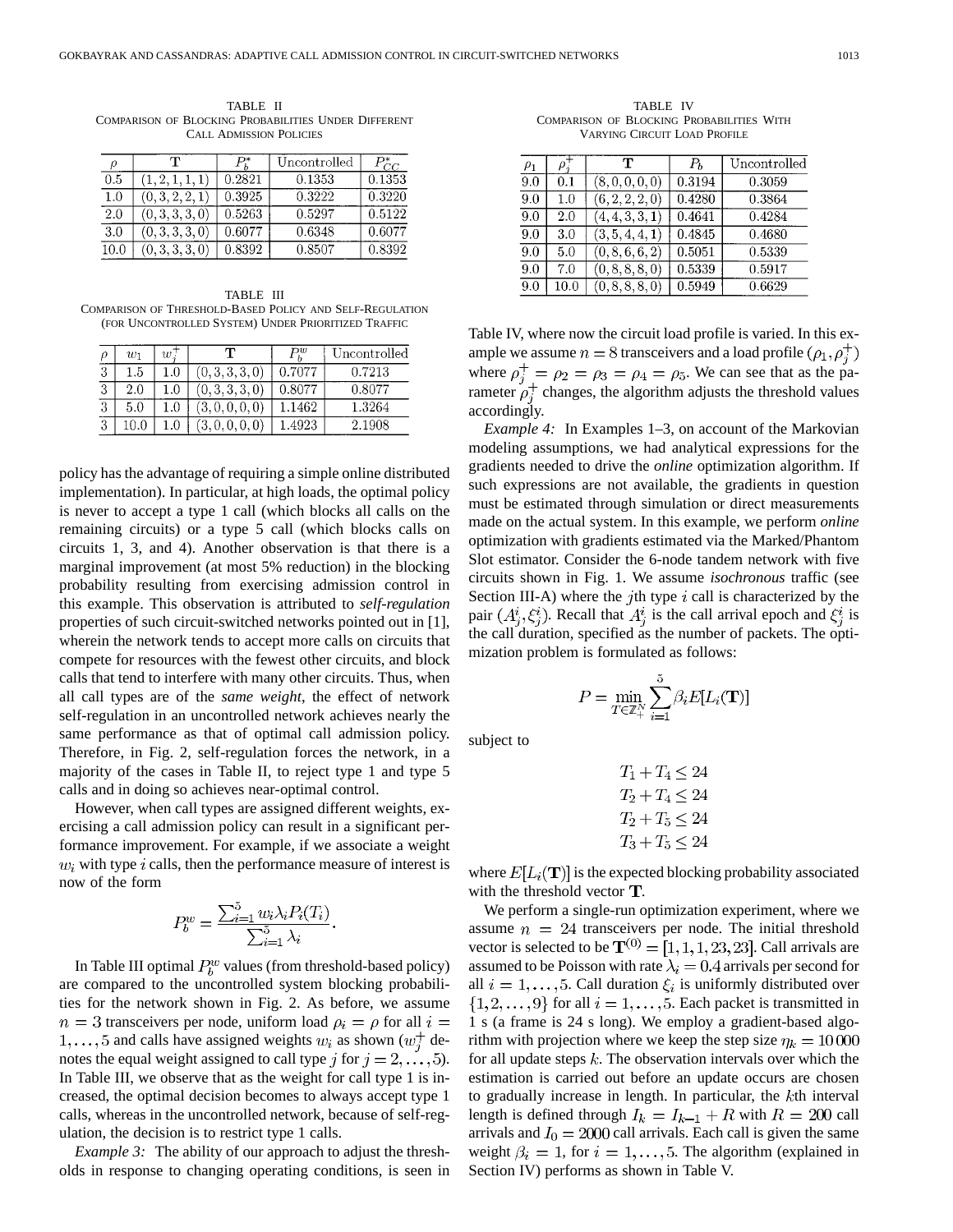TABLE V OPTIMIZATION OF 6-NODE TANDEM NETWORK WITH SYMMETRIC TRAFFIC

| k              | т                  | $\mathcal{D}^{(k)}$ |
|----------------|--------------------|---------------------|
| 0              | (1, 1, 1, 23, 23)  | 3.994000            |
|                | (24, 24, 24, 0, 0) | 3.490909            |
| $\overline{2}$ | (24, 24, 24, 0, 0) | 3.506250            |
| З              | (24, 24, 24, 0, 0) | 3.535385            |

TABLE VI OPTIMIZATION OF 6-NODE TANDEM NETWORK WITH SYMMETRIC TRAFFIC (SHORT OBSERVATION INTERVALS)

| k             | т                    | $P^{(k)}$ |
|---------------|----------------------|-----------|
| O             | (1, 1, 1, 23, 23)    | 3.840000  |
|               | (13, 13, 13, 11, 11) | 3.950000  |
| $\mathcal{D}$ | (24, 24, 24, 0, 0)   | 3.528571  |
| 3             | (24, 24, 24, 0, 0)   | 3.537500  |

Note that the algorithm converged to the optimal in just one step. Since the circuits have identical loads and  $\beta_i$  weights,  $(24, 24, 24, 0, 0)$  is the optimal threshold vector for this example because the transceivers reserved for call type 4 can be used to accommodate both call types 1 and 2. Similarly, the transceivers reserved for call type 5 can be used to accommodate both call types 2 and 3.

One can observe the effect of noise in Table V, where threshold vector  $\mathbf{T} = (24, 24, 24, 0, 0)$  yields different  $P^{(k)}$ values. In order to see the effect of having shorter observation intervals, which would increase the effect of noise, let us perform the same experiment where the  $k$ th interval length is defined through  $I_k = I_{k-1} + R$  with  $R = 10$  call arrivals and  $I_0 = 50$  call arrivals. We will use a smaller step size  $\eta_k = 1000$  because the derivative estimation is not as reliable as in the previous case. The results of this experiment are given in Table VI.

Note that even though the network is still in the transient state (initially the network is assumed to be empty), the threshold vector reached the optimal value at the second update.

#### VI. CONCLUSION

We have considered threshold-based call admission policies for circuit-switched networks and developed a scheme for adjusting the threshold parameters *online*, the objective being to minimize a weighted sum of call blocking probabilities. Such threshold-based policies are conservative at low traffic rates (i.e., they may reject more calls than necessary), but, as the numerical results of Section V also indicate, at higher traffic rates they yield the same performance as more complex call admission policies. In addition to this, the main advantages of this threshold-based admission control scheme lie in its implementational simplicity, and the facts that: it is completely distributed in nature; it is adaptive in the sense that it can automatically adjust the thresholds as the operating conditions change; and it does not require any explicit distributional modeling assumptions.

Central to this admission control scheme is the Marked/Phantom Slot algorithm developed in Section III for *online* estimation of the sensitivity of the call blocking metric defined above with respect to the thresholds. It is because this algorithm is based on directly observable network data (e.g., call termination events, number of call arrivals per frame) that no special distributional modeling assumptions are required. Our approach for optimizing over the set of feasible thresholds is based on the recently proposed "surrogate" problem method [15], as described in Section IV. This requires estimating gradients with respect to the surrogate control parameters, which is accomplished by making use of the Marked/Phantom Slot algorithm.

Lastly, note that the approach we have presented need not be limited to the call blocking probability metric. Similar admission control problems can be formulated with more general cost functions or with multiple objectives if several traffic classes are to be explicitly modeled.

#### **REFERENCES**

- [1] C. M. Barnhart, J. E. Wieselthier, and A. Ephremides, "Admission Control in Integrated Voice/Data Multihop Radio Networks," Naval Research Laboratory, Tech. Rep., NRL/MR/5521-93-7196.
- [2] -, "Admission control policies for multihop wireless networks," *Wireless Networks*, vol. 1, no. 4, pp. 373–387, 1995.
- [3] J. Boudec, "The asynchronous transfer mode: A tutorial," *Comp. Networks ISDN Syst.*, vol. 24, pp. 279–309, 1992.
- [4] A. B. Carlson, *Communication Systems*. New York: McGraw-Hill, 1986.
- [5] C. G. Cassandras, L. Dai, and C. G. Panayiotou, "Ordinal optimization for deterministic and stochastic resource allocation," *IEEE Trans. Automat. Contr.*, vol. 43, pp. 881–900, July 1998.
- [6] C. G. Cassandras and V. Julka, "A new approach for some combinatorially hard stochastic optimization problems," in *Proc. 31st Annual Allerton Conf. Communication, Control, Computing*, 1993, pp. 667–676.
- [7] -, "Optimal scheduling in systems with delay-sensitive traffic," in *Proc. 32st IEEE Conf. Decision Control*, 1993, pp. 1685–1691.
- [8] -, "Scheduling policies using marked/phantom slot algorithms," *Queuing Syst.: Theory Appl.*, vol. 20, pp. 207–254, 1995.
- [9] C. G. Cassandras and S. Lafortune, *Introduction to Discrete Event Systems*. Norwell, MA: Kluwer, 1999.
- [10] C. G. Cassandras and C. G. Panayiotou, "Concurrent sample path analysis of discrete event systems," *J. Discrete Event Dyna. Syst.: Theory Appl.*, vol. 9, pp. 171–195, 1999.
- [11] L. Dai, "Convergence properties of ordinal comparison in the simulation of discrete event dynamic systems," *J. Optimiz. Theory Appl.*, vol. 91, pp. 363–388, 1996.
- [12] L. Dai, C. G. Cassandras, and C. G. Panayiotou, "On the convergence rate of ordinal optimization for a class of stochastic discrete resource allocation problems," *IEEE Trans. Automat. Contr.*, vol. 45, pp. 588–591, Mar. 2000.
- [13] F. Davoli and P. Maryni, "A two-level stochastic approximation for admission control and bandwidth allocation," *IEEE J. Select. Areas Commun.*, vol. 18, pp. 222–233, Feb. 2000.
- [14] P. Glasserman, *Gradient Estimation via Perturbation Analysis*. Norwell, MA: Kluwer, 1991.
- [15] K. Gokbayrak and C. G. Cassandras, "An online 'surrogate problem' methodology for stochastic discrete resource allocation problems," *J. Optimiz. Theory Appl.*, vol. 108, no. 2, pp. 349–376, 2001.
- [16] W. B. Goug, Y. C. Ho, and W. Zhai, "Stochastic comparison algorithm for discrete optimization with estimation," in *Proc. 31st IEEE Conf. Decision Control*, 1992, pp. 795–800.
- [17] Y. C. Ho and X. Cao, *Perturbation Analysis of Discrete Event Dynamic Systems*. Norwell, MA: Kluwer, 1991.
- [18] Y. C. Ho, R. S. Sreenivas, and P. Vakili, "Ordinal optimization in DEDS," *J. Discrete Event Dyna. Syst.: Theory Appl.*, vol. 2, pp. 61–88, 1992.
- [19] T. Ibaraki and N. Katoh, *Resource Allocation Problems: Algorithmic Approaches*. Cambridge, MA: MIT Press, 1988.
- [20] S. Jordan and P. Varaiya, "Throughput in multiple service, multiple resource communication networks," *IEEE Trans. Commun.*, vol. 39, pp. 1216–1222, Aug. 1991.
- [21] F. P. Kelly, "Blocking probabilities in large circuit-switched networks," *Adv. Appl. Prob.*, vol. 18, pp. 473–505, 1986.